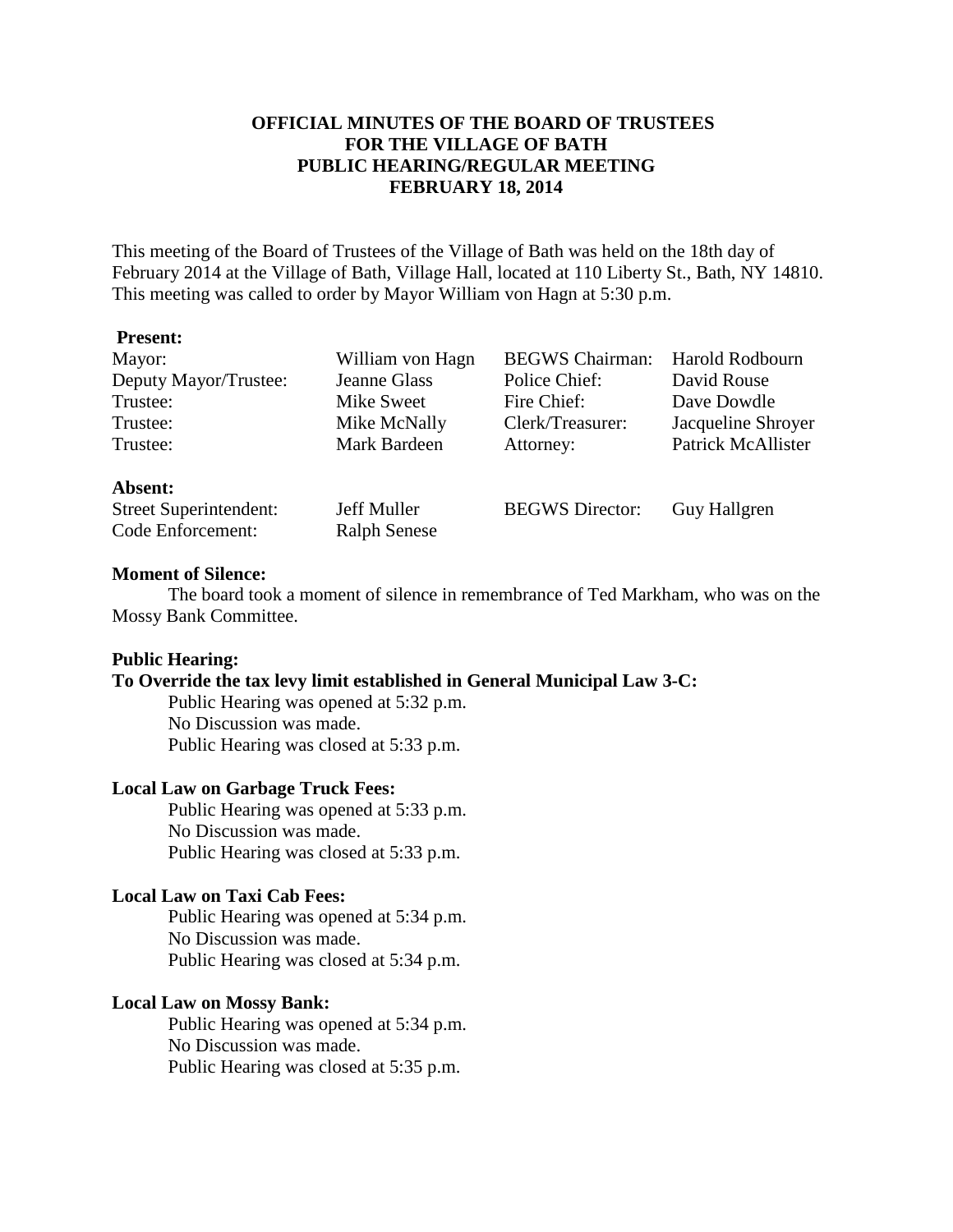# **Correspondence: Saturday Farmer's Market:**

Motion made by Trustee Sweet, seconded by Trustee Glass to approve the request for the Saturday Bath Farmer's Market to use Pulteney Park for the year 2014. It is scheduled to begin May 10 and conclude November 1, hours of activity being 9 a.m. to 2 p.m. Trustee McNally would like to note that there will be projects being done in the park this summer to help improve the park. All present were in favor and the motion was carried.

# **Regular Meeting:**

### **Audit of Bills:**

Motion made by Trustee McNally, seconded by Trustee Bardeen to approve the payment of the Village bills in the amount of \$195,575.35. All present were in favor and the motion was carried.

# **Department Head Reports: Dave Rouse, Police Chief:**

Chief of Police, David Rouse, commented on his report that foot patrols have been down due to weather and the department being short staffed. He advised his department on November 18 that he was temporarily rescinding the mandate of foot patrols but encouraged that they be done when possible. The Patrol Force is back up to full-strength and will now adhere to the special order put in place months back.

 Chief, David Rouse, let the board know that Sgt. Sanford has been recognized for dedication with the DWI Programs. Congratulations Sgt. Sanford.

There was a car seat safety check done last week with other agencies.

 There will be changes in the route this year to the Wine Glass Marathon. The marathon starts at Route 113 by the infirmary. In the past, they have had problems with non-participants trying to go through the route. There has been discussion to move parking for the event to the school and bus them to the starting point. Another suggestion was to utilize the county parking and set up in Pulteney Park and bus them from there to the starting point. They would like to reserve the park for October 4  $\&$  5. Last year, they went down Crugar Street, now they will take go all the way to Hubbell Street.

 Newest Hire, Nicolas Cole, part-time Meter Repair Specialist has boosted up enforcement. This is not a new position. It is a position already on the books that has not been filled yet.

### **Patrick McAllister:**

 Wilkes Ave., which is 22 ft. in width, has been used by the public as a street and has been paved and maintained by the village. According to section 6-26: "All lands within the village which have been used by the public as a street for ten years or more continuously, shall be a street with the same force and effect as if it had been duly laid out and recorded as such."

 Motion made by Trustee Bardeen, seconded by Trustee Sweet to recognize Wilkes Ave as an entrance to the municipal parking lot being 22 ft. in width. All present were in favor and the motion was carried.

### **Harold Rodbourn, Chairman of BEGWS:**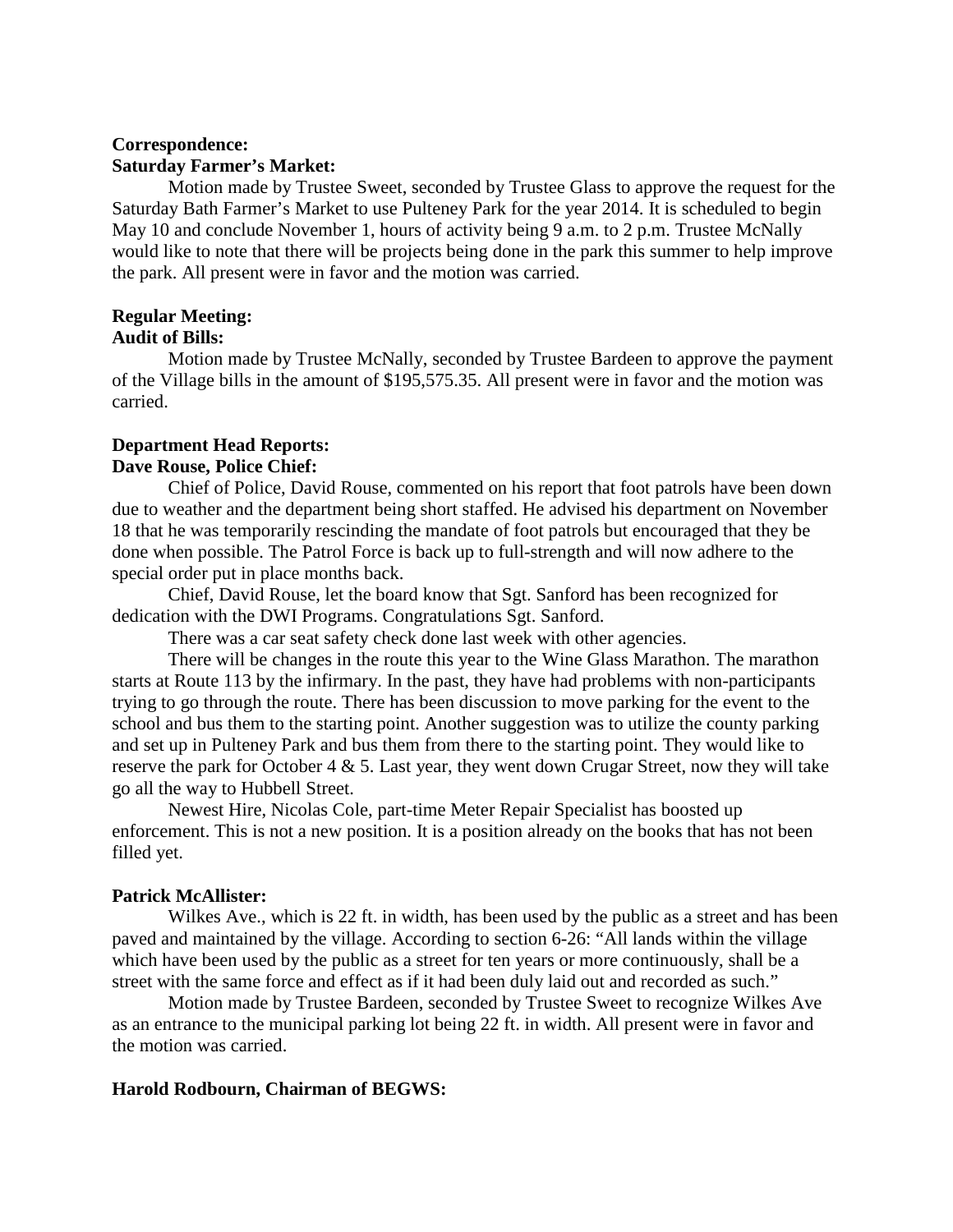New Substation is anticipated to be back in service the first part of March.

 Price of electric bills will be going up for the next few months due to the adjustment rates and the rates the utility company has to pay to their supplier. These rates will go back down with warmer weather.

 Thank you to Guy Hallgren for all the information updates on the power outage while it was taken place. He did a great job updating the employees. Thank you to the employees as well for the updates.

#### **Jackie Shroyer, Clerk/Treasurer:**

Motion made by Trustee Sweet, seconded by Trustee Bardeen to transfer \$35.00 to A7510.4 Historian – Contractual from A7550.4 Celebrations – Contractual to cover historian membership expense. All present were in favor and the motion was carried.

 Motion made by Trustee Bardeen, seconded by Trustee Sweet to Transfer \$1,500.00 to A3120.418 Police Dept – Education from A3320.1 Park Activities – Personnel to pay for ammo that has to be ordered. All present were in favor and the motion was carried.

#### **Committee Reports:**

#### **Jeanne Glass:**

Trustee Glass showed everyone some pictures of what the permanent sign on the corner of Liberty and Washington Street will look like. She informed us the student and teacher who designed the sign donated their time. The Civic Committee will research grants and funding possibilities.

 The Chamber of Commerce had their annual dinner at the Legion and recognized Taggart Insurance as business of the year, along with other recognitions. Their next event will be the bath tub races on May 17, 2014, along with music in the park on Wednesdays in the summer.

 Mossy Bank will hold their open house and ribbon cutting for the new facilities on June 14, 2014.

#### **New Business:**

### **To Override the tax levy limit established in General Municipal Law 3-C:**

Motion made by Trustee Sweet, seconded by Trustee Bardeen to approve the local law to override the tax levy limit established in general municipal law 3-c. All present were in favor and the motion was carried.

### **Local Law #3 – Garbage Truck Fees:**

Motion made by Trustee McNally, seconded by Trustee Glass to amend Chapter 63 Section 63-2(A) of the Bath Village Code pertaining to license fees on garbage trucks. All present were in favor and the motion was carried.

### **Local Law #2 – Taxi Cab Fees:**

Motion made by Trustee Glass, seconded by Trustee Bardeen to amend Chapter 105 Section 105-8(B) of the Bath Village Code pertaining to license fees on Taxi Cabs. All present were in favor and the motion was carried.

#### **Local Law #4 – Mossy Bank Park:**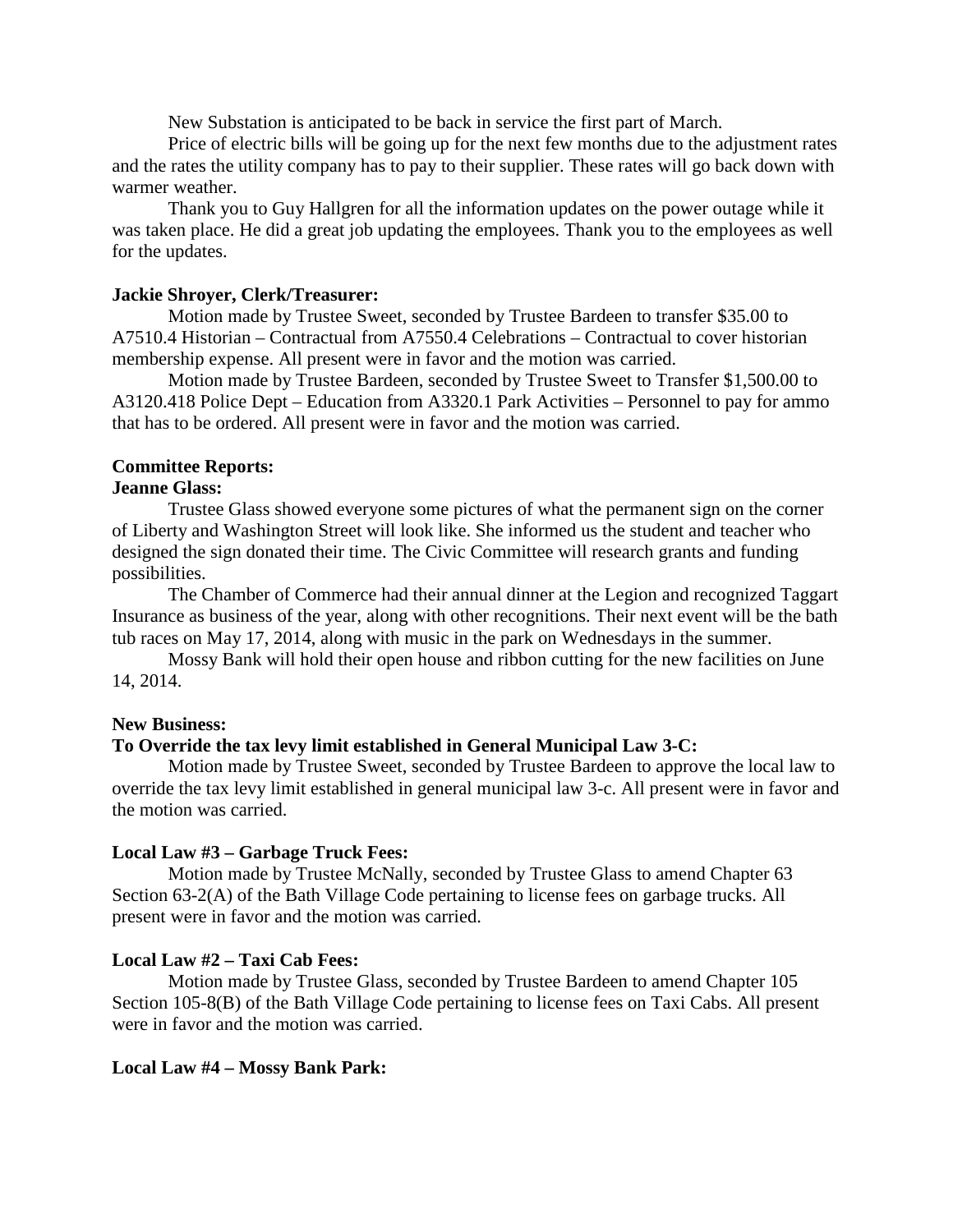Motion made by Trustee Glass, seconded by Trustee Sweet to amend Chapter 78, Article 1 of the Bath Village Code pertaining to Mossy Bank Park. All present were in favor and the motion was carried.

### **Bonadio Audit Letter for fiscal year ending 2014:**

 Motion made by Trustee Bardeen, seconded by Trustee Sweet to authorize the mayor to sign the letter from Bonadio & Co., LLP approving them to conduct the yearly audit. All present were in favor and the motion was carried.

### **Bond Counsel Services:**

 Motion made by Trustee McNally, seconded by Trustee Sweet to authorize the mayor to sign the proposal letter to provide bond counsel services for the Wastewater Treatment Plant. All present were in favor and the motion was carried.

### **Resolution to Eliminate Dog Control Position:**

 Motion made by Trustee Sweet, seconded by Trustee Glass resolving that as of January 1, 2014, The Village of Bath will be eliminating the Animal Control Position and that The Town of Bath will cover services for this position in the Village. All present were in favor and the motion was carried.

### **Donation for Police Decals:**

 A local Vendor, Goodrich Auto, donated decals to make our police vehicles all look the same. Chief of Police, David Rouse, will send a letter thanking them for their donation.

### **Resolution for BEGWS RAN:**

### **REVENUE ANTICIPATION NOTE RESOLUTION**

 At a regular meeting of the Village board, Village of Bath, held at the Village Hall in Bath, New York, on the  $18^{th}$  day of February, 2014 at 5:30 o'clock p.m.

 1. The meeting was called to order by Mayor William von Hagn and upon roll being called, the following were

### **PRESENT:**

 William von Hagn Jeanne Glass Mark Bardeen Michael McNally Michael Sweet

#### **ABSENT:** None

The following resolution was moved, seconded and adopted, to wit: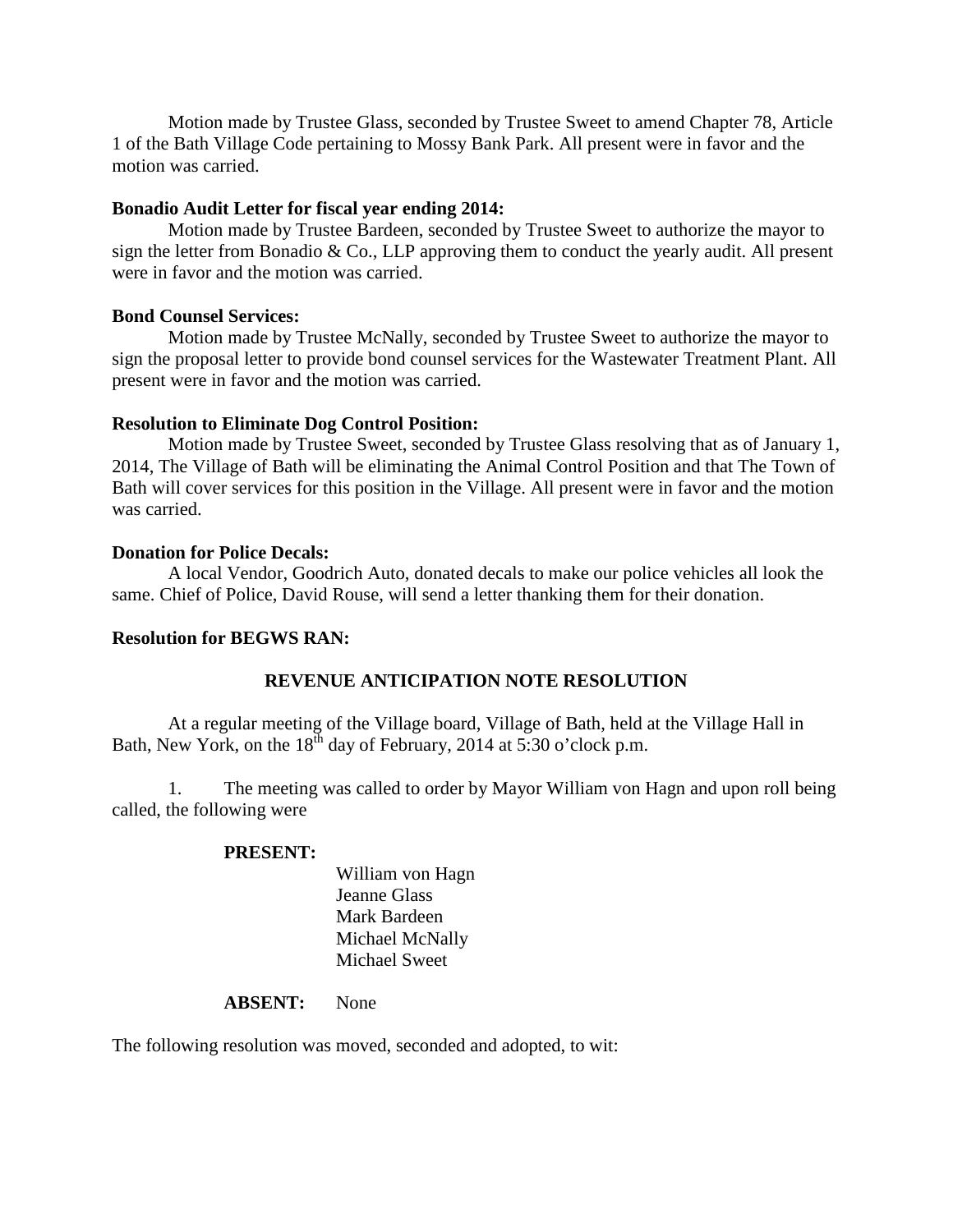**A resolution authorizing the issuance of a Revenue Anticipation Note not exceeding \$440,000.00 by the Village of Bath, County of Steuben, State of New York in anticipation of revenue to be received during the 2014-2015 fiscal year in the nature of gas and electric revenues through the sale of gas and electric energy to customers in the Village of Bath by Bath Electric, Gas, Water and Sewer (BEGWS), a municipally owned utility.** 

 **WHEREAS,** the Mayor of the Village of Bat has advised the Village Board that certain revenues from the sale of gas and electric energy are anticipated to be received in the year 2014, and that \$639,000.00 of expenses will become due prior to the receipt of said revenues; and

**WHEREAS,** the Village Board of the Village of Bath, New York, now desires to provide for the issuance and form of a revenue anticipation note of the Village to finance the cash flow needs of the Village (BEGWS) prior to receipt of said revenues from the state of gas and electric energy; it is hereby,

**RESOLVED,** by the Village Board of the Village of Bath, New York, as follows:

 Section 1. The Village of Bath in the County of Steuben, New York (the Village) is authorized to issue \$440,000.00 of Revenue Anticipation Notes pursuant to the Local Finance Law of the State of New York, constituting Chapter 33-a of the Consolidated Laws of the State of New York (the Local Finance Law) in anticipation of revenues due and payable from the sale of gas and electric energy in the fiscal year ending December, 2014.

 Section 2. The revenues anticipated are those generated by the sale of gas and electric energy during the fiscal year ending December, 2014.

 Section 3. Said Revenue Anticipation Notes shall mature not later than December 31, 2016.

Section 4. Said Revenue Anticipation Notes are not issued to renew any prior notes.

 Section 5. The amount of said Revenue Anticipation Notes to be issued pursuant to the terms of this resolution does not exceed the amount of said cash flow deficit projected in the monthly cash flow projections in the General Fund of the Village.

 Section 6. The amount of said Revenue Anticipation Notes does not exceed the amount of uncollected specific revenues in anticipation of which said notes are issued.

 Section 7. Said Revenue Anticipation Notes are issued during the same fiscal year in which the specific anticipated revenues are due and payable.

 Section 8. The total amount of revenue anticipated in the budget of the Village to be received during the current fiscal year is \$440,000.00.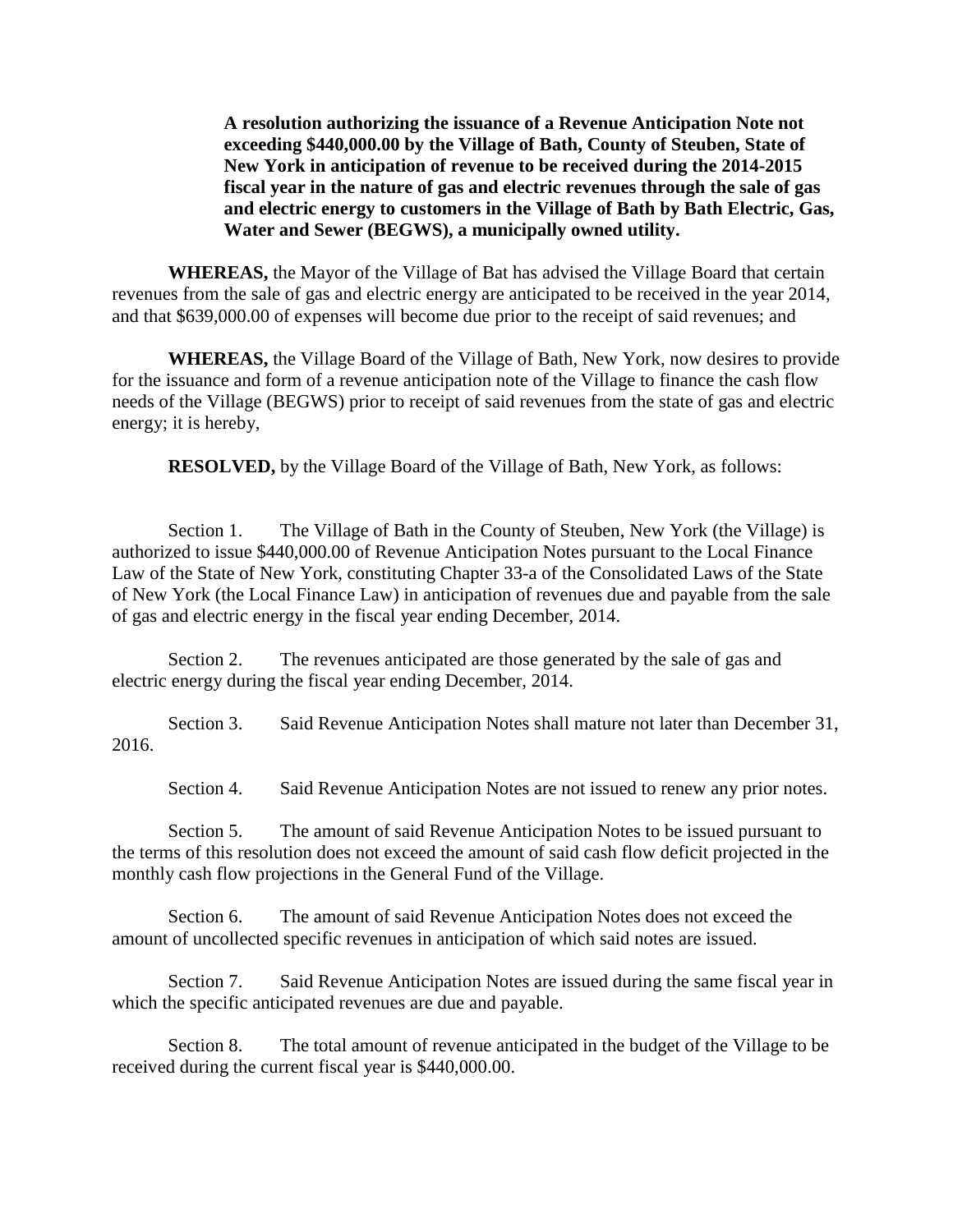Section 9. The total amount of said specific revenues heretofore received by the Village is \$ NONE.

 Section 10. The total amount of said specific revenues, less the amount of said revenues actually collected or received by the Village is \$440,000.00.

Section 11. Pursuant to Section  $25.00(g)$  of the Local Finance Law, all of said specific revenues due and payable from New York State to the Village as hereinafter received or collected by the Village, shall be set aside in a special bank account up to a amount equal to the principal amount of the notes issued hereunder, to be used only for the payment of the Revenue Anticipation Notes authorized by this Resolution as they become due.

 Section 12. The proceeds of the Revenue Anticipation Notes received by the Village pursuant to the sale issuance and delivery of the notes and at the closing thereof shall be used only for the purpose of (1) meeting expenditures payable from the type of revenue in anticipation of which said notes were issued, or (2) for the redemption of the notes or any notes issued in renewal of said notes, pursuant to Section 25.00 ( c ) of the Local Finance Law.

 Section 13. The Revenue Anticipation Notes issued pursuant to the terms of this resolution shall mature within one year and may be renewed from time to time, but each such renewal shall be for a period not exceeding one year and in no event shall such notes, or the renewal thereof, extend beyond the close of the second fiscal year succeeding the fiscal year in which such notes were issued. Such notes shall not be renewed in an amount in excess of the difference between the amount of the uncollected or unreceived revenue in anticipation of which they were issued and the amount of any other outstanding Revenue Anticipation Notes issued in anticipation of the collection or receipt of such revenue.

 Section 14. Each of the notes authorized by this resolution shall contain the recital of validity prescribed by Section 52.00 of the Local Finance Law and shall be general obligations of the Village, payable as to both principal and interest by a general tax upon all the taxable real property within the Village without limitation as to rate or amount. The faith and credit of the Village are hereby irrevocably pledged to the punctual payment of the principal of and interest on said notes and provision shall be made annually in the budget of the Village by appropriation for the payment of interest on said notes to be due and payable in such year, if any.

 Section 15. If it should appear to the Mayor of the Village that the revenues anticipated to be received pursuant to the terms of the resolution will not be received within the second fiscal year subsequent to the fiscal year in which these notes are issued, the Village shall provide in said fiscal year in the Budget of the Village by appropriation for the amortization and redemption of the notes maturing in such year.

 Section 16. Subject to the provisions of this resolution and the Local Finance Law, and pursuant to the provision of section 39.00 relative to the Authorization of the issuance of Revenue Anticipation Notes and of Section 50.00 and sections 56 to 60.00 of the Local Finance Law, the powers and duties of the Village relative to prescribing the terms, form and content as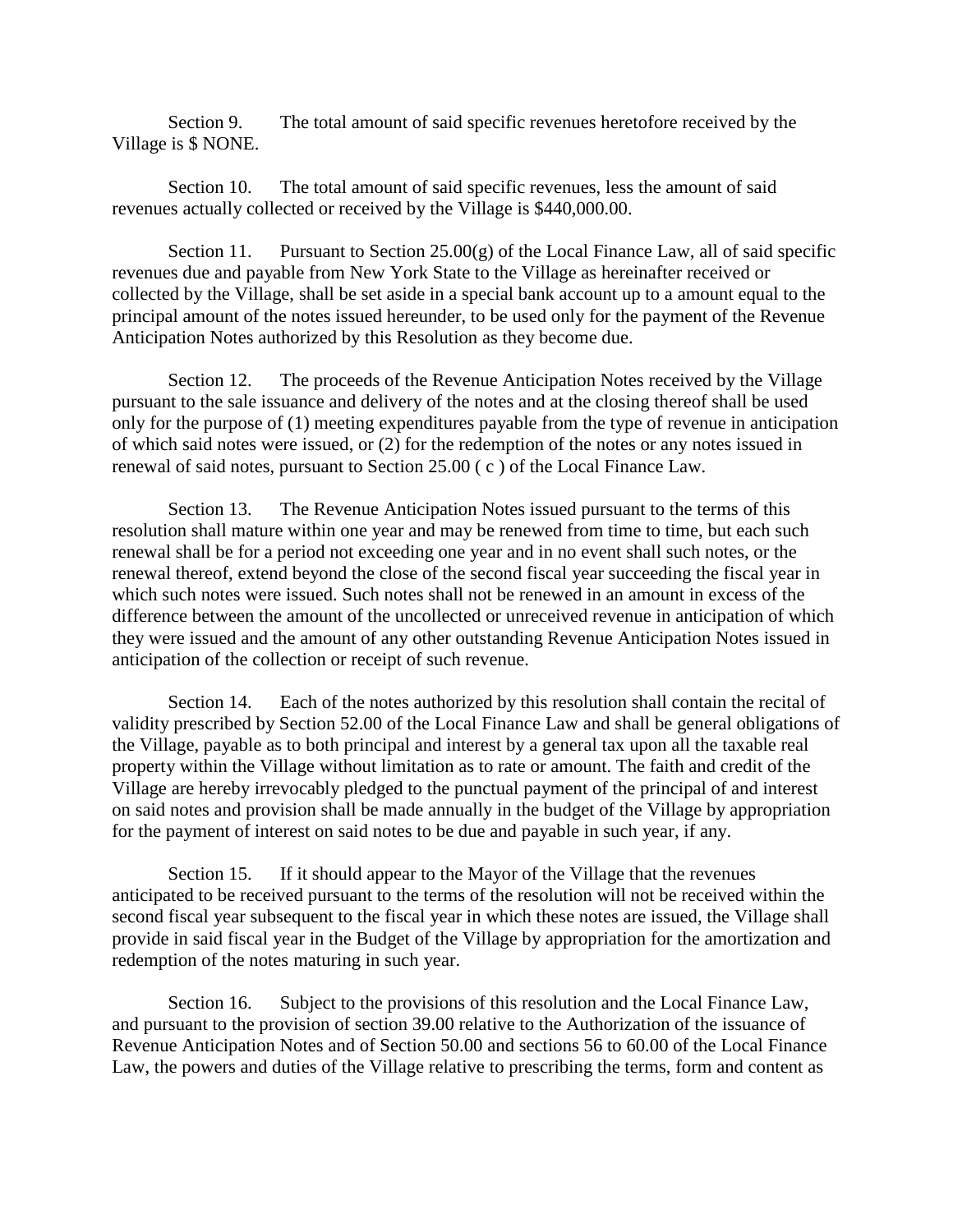to the sale and issuance of the notes and any renewals thereof, are hereby delegated to the Mayor, the chief fiscal officer to the Village.

Section 17. This resolution shall take effect immediately.

The question of the adoption of the foregoing resolutions was duly put to vote on roll

Call, which resulted as follows:

| William von Hagn | Voting: | Yea |
|------------------|---------|-----|
| Jeanne Glass     | Voting: | Yea |
| Mark Bardeen     | Voting: | Yea |
| Michael McNally  | Voting: | Yea |
| Michael Sweet    | Voting: | Yea |

The resolution was there upon declared duly adopted.

### **STATE OF NEW YORK ) COUNTY OF STEUBEN ) ss.:**

I, Jacqueline Shroyer, Village Clerk of the Village of Bath, Steuben County, New York do hereby certify that I have compared the foregoing resolution with the original thereof filed in my office in Bath, New York, and that the same is a true and correct copy of said original and the whole thereof.

 I further certify that all members of the Village Board had due notice of the meeting at which said resolution was accepted.

**IN TESTIMONY WHEREOF,** I have hereunto set my hand and affixed the seal of said Village this  $18^{th}$  day of February, 2014.

 $\overline{\phantom{a}}$ 

 Jacqueline Shroyer, Village Clerk Village of Bath, Steuben County, New York

### **Set up Public Hearing Date on Campgrounds:**

Motion made by Trustee Glass, seconded by Trustee Bardeen to set the public hearing to amend local law number 1 of 1969 pertaining to the basis for charges of campgrounds in the